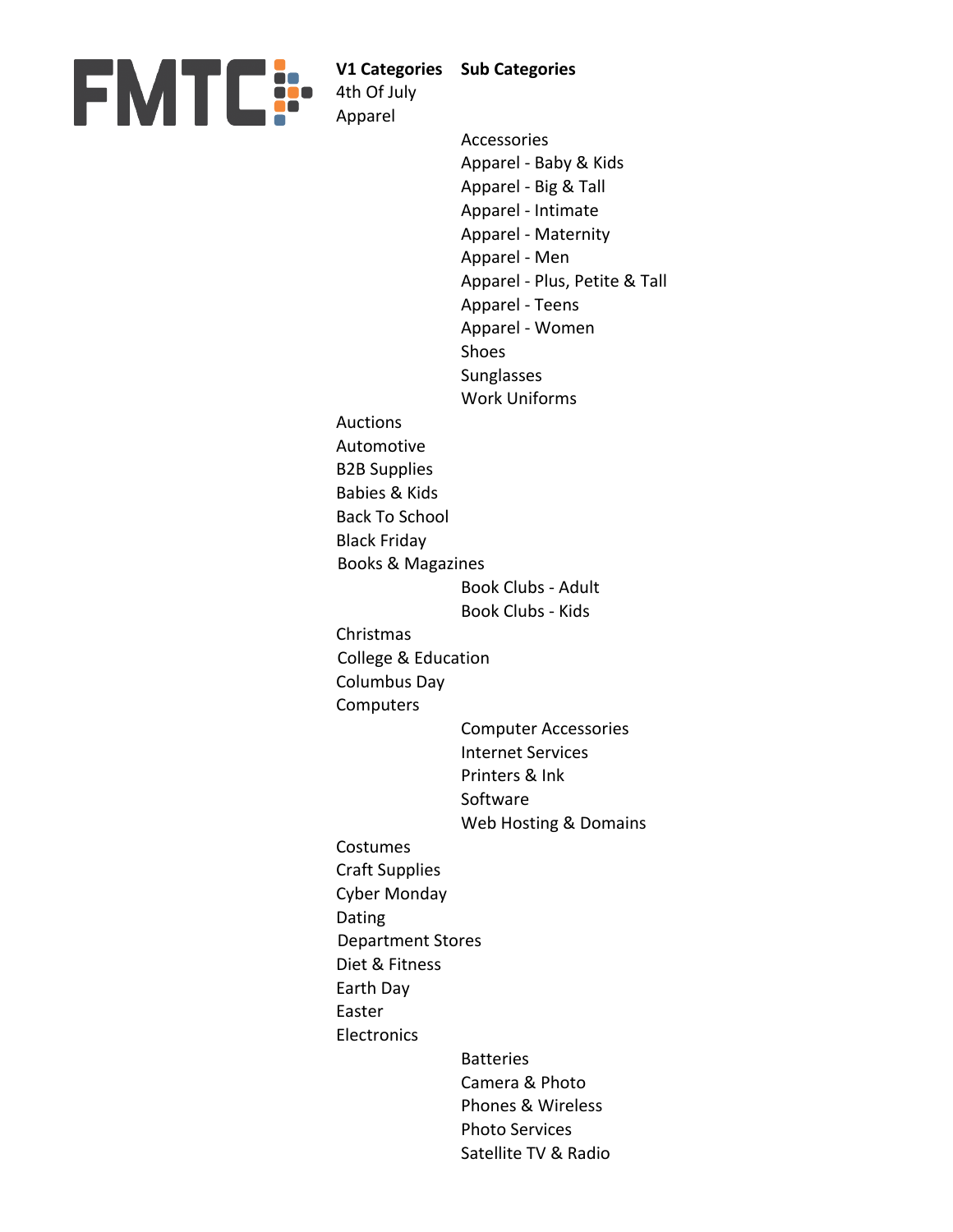Video Games Event Tickets Father's Day Financial Credit Cards Insurance Tax Services Online Grocery Wine & Spirits Gift Certificates Gifts & Flowers Photo & Personalized Gifts **Graduation** Green Living Automotive Baby Products Bakery & Baked Goods Baking Supplies Beauty & Cosmetics Beverages Breakfast Candy Canned Goods Cereal Condiments & Sauces Dairy Desserts Food & Drink Frozen Foods Health & Nutrition Household Magazines Meats & Seafood Medication Office Supplies Organic Personal Care Pet Products Photo Prescription Drugs Snacks Spices Toys & Games Food & Gourmet Free Shipping Day Grocery Coupons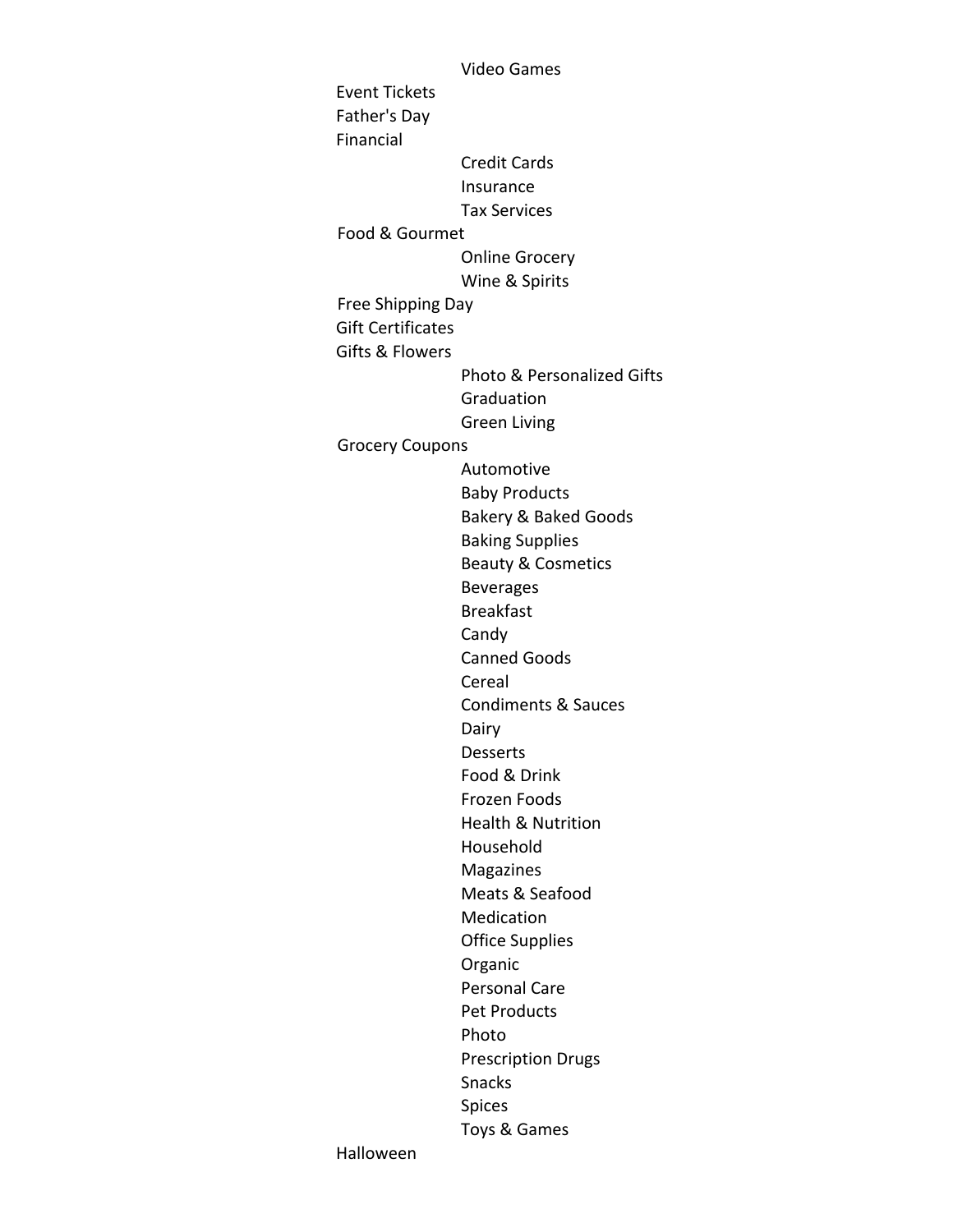Hanukkah Beauty & Cosmetics Contacts & Glasses Fragrance & Cologne Vitamins & Supplements House & Home Appliances Bed & Bath Furniture Home Improvement Kitchen Lighting Rugs & Flooring Yard & Gardening Jewelry Labor Day Local Deals Apparel Automotive Babies & Kids Beauty & Spas Computers & Electronics Education Entertainment Financial Food & Drink **Gifts** Health & Wellness Holiday Home Services Jewelry Legal Services Nightlife Pets Photography Professional Services Public Services Real Estate Shopping Sports & Recreation Travel Luggage Health & Beauty Hobby & Collectibles Holiday Shipping Deadlines Martin Luther King Day

Memorial Day